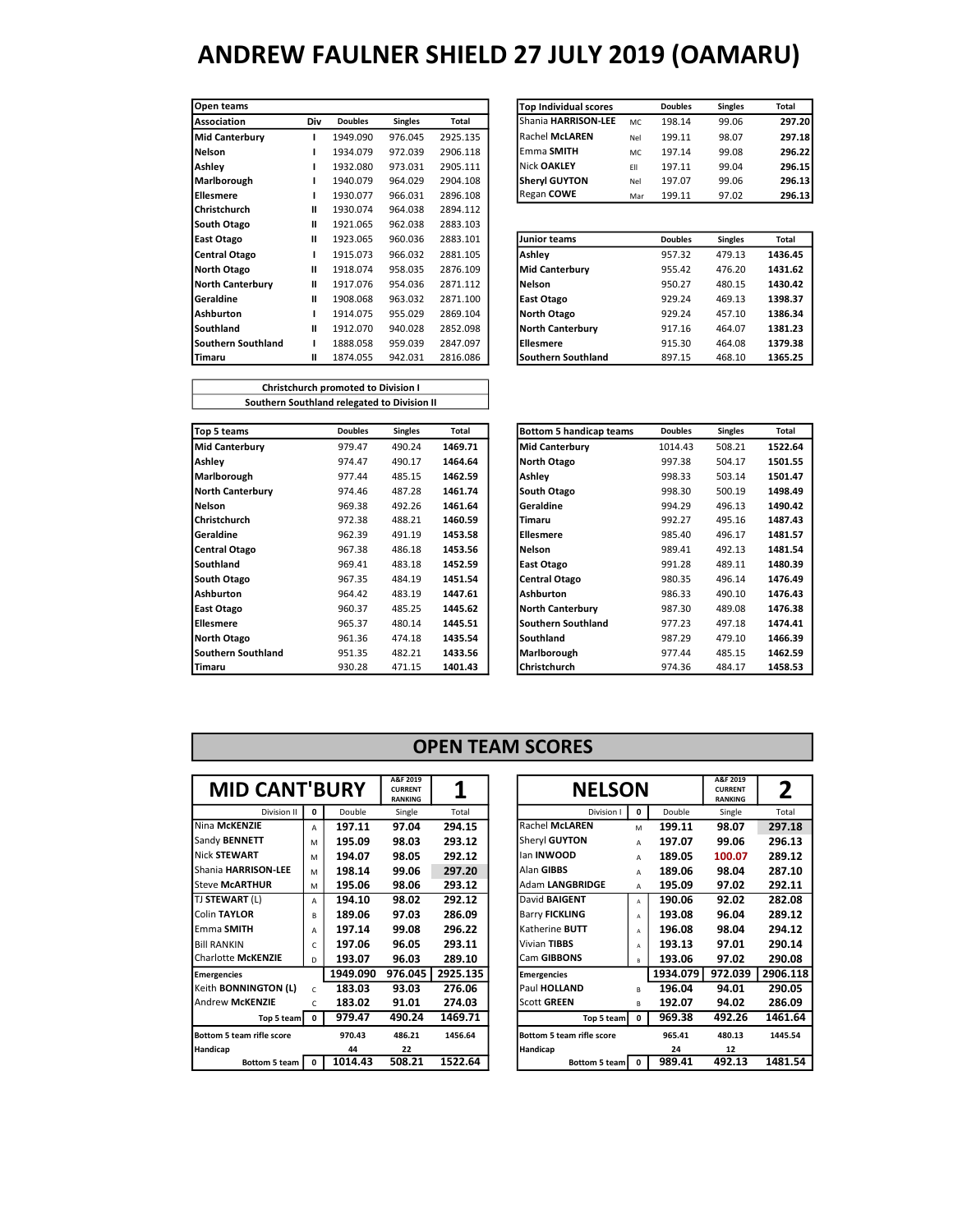| <b>ASHLEY</b>             |          |          | A&F 2019<br><b>CURRENT</b><br><b>RANKING</b> | 3        | <b>MARLBOROUGH</b>               |          |          | A&F 2019<br><b>CURRENT</b><br><b>RANKING</b> | Δ       |
|---------------------------|----------|----------|----------------------------------------------|----------|----------------------------------|----------|----------|----------------------------------------------|---------|
| Division I                | $\Omega$ | Double   | Single                                       | Total    | Division I                       | $\Omega$ | Double   | Single                                       | Total   |
| <b>Robert DALZELL</b>     | M        | 194.08   | 99.02                                        | 293.10   | Regan COWE                       | M        | 199.11   | 97.02                                        | 296.13  |
| Keith <b>BROWN</b>        | A        | 196.10   | 98.02                                        | 294.12   | <b>Richard SAMPEY</b>            | M        | 193.07   | 97.03                                        | 290.10  |
| <b>Tania BOERLAGE</b>     | M        | 193.09   | 98.06                                        | 291.15   | Kim BISHELL                      | B        | 196.09   | 95.04                                        | 291.13  |
| Amelia HUGHSON            | А        | 196.11   | 98.04                                        | 294.15   | Jason HENRY                      | A        | 193.07   | 99.04                                        | 292.11  |
| Sam VINCENT               | M        | 195.09   | 97.03                                        | 292.12   | Val <b>WADSWORTH</b>             | M        | 196.10   | 97.02                                        | 293.12  |
| Bryan ASHBY               | R        | 191.07   | 94.01                                        | 285.08   | Glenn HARRIS (L)                 | A        | 193.07   | 95.02                                        | 288.09  |
| Kate CAMPBELL             | B        | 192.07   | 99.05                                        | 291.12   | <b>Rex SCHRODER</b>              | B        | 194.08   | 96.03                                        | 290.11  |
| Sam KERSHAW               | R        | 192.08   | 97.02                                        | 289.10   | <b>Bill STEVENSON</b>            | B        | 193.06   | 97.04                                        | 290.10  |
| <b>Oliver MACHILL</b>     | R        | 192.07   | 97.04                                        | 289.11   | Ryan HARRIS                      | B        | 193.05   | 92.00                                        | 285.05  |
| Peter BOERLAGE            | R        | 191.04   | 96.02                                        | 287.06   | David DICK                       | A        | 190.09   | 99.05                                        | 289.14  |
| <b>Emergencies</b>        |          | 1932.080 | 973.031                                      | 2905.111 | <b>Emergencies</b>               |          | 1940.079 | 964.029                                      | 2904.10 |
| <b>Alister BROSNAN</b>    | R        | 187.04   | 96.01                                        | 283.05   | Simon SENIOR                     | A        | 194.06   | 96.04                                        | 290.10  |
| <b>Brian LUNN</b>         | R        | 191.04   | 96.02                                        | 287.06   | Phillip ROBINSON                 | B        | 195.09   | 95.01                                        | 290.10  |
| Top 5 team                | 0        | 974.47   | 490.17                                       | 1464.64  | Top 5 team                       | $\Omega$ | 977.44   | 485.15                                       | 1462.59 |
| Bottom 5 team rifle score |          | 958.33   | 483.14                                       | 1441.47  | <b>Bottom 5 team rifle score</b> |          | 963.35   | 479.14                                       | 1442.49 |
| Handicap                  |          | 40       | 20                                           |          | Handicap                         |          | 28       | 14                                           |         |
| Bottom 5 team             | $\Omega$ | 998.33   | 503.14                                       | 1501.47  | <b>Bottom 5 team</b>             | $\Omega$ | 991.35   | 493.14                                       | 1484.49 |
|                           |          |          |                                              |          |                                  |          |          |                                              |         |

| <b>ASHLEY</b><br>0               |             |          | A&F 2019<br><b>CURRENT</b><br><b>RANKING</b> | 3        | <b>MARLBOROUGH</b>        |             |          | A&F 2019<br><b>CURRENT</b><br><b>RANKING</b> | 4        |  |
|----------------------------------|-------------|----------|----------------------------------------------|----------|---------------------------|-------------|----------|----------------------------------------------|----------|--|
| Division I                       |             | Double   | Single                                       | Total    | Division I                | $\mathbf 0$ | Double   | Single                                       | Total    |  |
| Robert DALZELL                   | M           | 194.08   | 99.02                                        | 293.10   | Regan COWE                | M           | 199.11   | 97.02                                        | 296.13   |  |
| Keith <b>BROWN</b>               | A           | 196.10   | 98.02                                        | 294.12   | <b>Richard SAMPEY</b>     | M           | 193.07   | 97.03                                        | 290.10   |  |
| Tania <b>BOERLAGE</b>            | M           | 193.09   | 98.06                                        | 291.15   | Kim BISHELL               | B.          | 196.09   | 95.04                                        | 291.13   |  |
| Amelia HUGHSON                   | A           | 196.11   | 98.04                                        | 294.15   | <b>Jason HENRY</b>        | A           | 193.07   | 99.04                                        | 292.11   |  |
| Sam VINCENT                      | M           | 195.09   | 97.03                                        | 292.12   | Val WADSWORTH             | M           | 196.10   | 97.02                                        | 293.12   |  |
| Bryan ASHBY                      | R.          | 191.07   | 94.01                                        | 285.08   | Glenn HARRIS (L)          | A           | 193.07   | 95.02                                        | 288.09   |  |
| Kate CAMPBELL                    | в           | 192.07   | 99.05                                        | 291.12   | <b>Rex SCHRODER</b>       | B           | 194.08   | 96.03                                        | 290.11   |  |
| Sam KERSHAW                      | R           | 192.08   | 97.02                                        | 289.10   | <b>Bill STEVENSON</b>     | B.          | 193.06   | 97.04                                        | 290.10   |  |
| Oliver MACHILL                   | B           | 192.07   | 97.04                                        | 289.11   | <b>Ryan HARRIS</b>        | B.          | 193.05   | 92.00                                        | 285.05   |  |
| Peter <b>BOERLAGE</b>            | в           | 191.04   | 96.02                                        | 287.06   | David DICK                | A           | 190.09   | 99.05                                        | 289.14   |  |
| <b>Emergencies</b>               |             | 1932.080 | 973.031                                      | 2905.111 | <b>Emergencies</b>        |             | 1940.079 | 964.029                                      | 2904.108 |  |
| Alister <b>BROSNAN</b>           | R           | 187.04   | 96.01                                        | 283.05   | Simon SENIOR              | A           | 194.06   | 96.04                                        | 290.10   |  |
| <b>Brian LUNN</b>                | В           | 191.04   | 96.02                                        | 287.06   | Phillip ROBINSON          | B           | 195.09   | 95.01                                        | 290.10   |  |
| Top 5 team                       | $\mathbf 0$ | 974.47   | 490.17                                       | 1464.64  | Top 5 team                | $\mathbf 0$ | 977.44   | 485.15                                       | 1462.59  |  |
| <b>Bottom 5 team rifle score</b> |             | 958.33   | 483.14                                       | 1441.47  | Bottom 5 team rifle score |             | 963.35   | 479.14                                       | 1442.49  |  |
| Handicap                         |             | 40       | 20                                           |          | Handicap                  |             | 28       | 14                                           |          |  |
| Bottom 5 team                    | $\Omega$    | 998.33   | 503.14                                       | 1501.47  | <b>Bottom 5 team</b>      | $\Omega$    | 991.35   | 493.14                                       | 1484.49  |  |

| <b>ELLESMERE</b>          |              |          | A&F 2019<br><b>CURRENT</b><br><b>RANKING</b> | 5        | <b>CHRISTCHURCH</b>              |              |          | A&F 2019<br><b>CURRENT</b><br><b>RANKING</b> |  |
|---------------------------|--------------|----------|----------------------------------------------|----------|----------------------------------|--------------|----------|----------------------------------------------|--|
| Division I                | $\mathbf{0}$ | Double   | Single                                       | Total    | Division II                      | 0            | Double   | Single                                       |  |
| Conan GRIFFIN             | M            | 196.10   | 99.06                                        | 295.16   | <b>Jesse HENRIKSEN</b>           | A            | 195.05   | 97.04                                        |  |
| Nigel GREENWOOD           | B            | 191.08   | 96.00                                        | 287.08   | <b>Rex GARDINER</b>              | A            | 191.04   | 97.03                                        |  |
| Karl RIDGEN               | A            | 191.05   | 95.04                                        | 286.09   | Denva WREN                       | M            | 195.08   | 100.07                                       |  |
| Bryan TUBB                | A            | 189.04   | 93.01                                        | 282.05   | Dean GIBBS                       | M            | 194.12   | 98.04                                        |  |
| Regan DALLEY              | A            | 198.10   | 97.03                                        | 295.13   | Lindsay <b>BARNES</b>            | M            | 197.09   | 96.03                                        |  |
| <b>Grant CLAUSEN</b>      | A            | 194.03   | 97.04                                        | 291.07   | Nigel FARRELL                    | M            | 191.06   | 97.04                                        |  |
| <b>Geoff ALLAN</b>        | A            | 191.05   | 96.02                                        | 287.07   | <b>Russell HENSHAW</b>           | A            | 191.09   | 93.00                                        |  |
| Piper BENBOW              | A            | 194.11   | 99.03                                        | 293.14   | <b>Steve BROWN</b>               | A            | 193.05   | 97.05                                        |  |
| Tony THOMSON              | A            | 189.10   | 95.04                                        | 284.14   | Ray McCAW                        | A            | 192.09   | 95.04                                        |  |
| <b>Nick OAKLEY</b>        | A            | 197.11   | 99.04                                        | 296.15   | Adam POTTINGER                   | A            | 191.07   | 94.04                                        |  |
| <b>Emergencies</b>        |              | 1930.077 | 966.031                                      | 2896.108 | <b>Emergencies</b>               |              | 1930.074 | 964.038                                      |  |
| Karren MADDEN (L)         | C            | 191.04   | 95.02                                        | 286.06   | <b>Emily CRAIG</b>               | R.           | 193.07   | 97.05                                        |  |
| Craig BENBOW              | $\mathsf{C}$ | 184.05   | 95.00                                        | 279.05   |                                  |              |          |                                              |  |
| Top 5 team                | $^{\circ}$   | 965.37   | 480.14                                       | 1445.51  | Top 5 team                       | $\mathbf{0}$ | 972.38   | 488.21                                       |  |
| Bottom 5 team rifle score |              | 965.40   | 486.17                                       | 1451.57  | <b>Bottom 5 team rifle score</b> |              | 958.36   | 476.17                                       |  |
| Handicap                  |              | 20       | 10                                           |          | Handicap                         |              | 16       | 8                                            |  |
| Bottom 5 team   0         |              | 985.40   | 496.17                                       | 1481.57  | <b>Bottom 5 team</b>             | 16           | 974.36   | 484.17                                       |  |

| <b>LLESMERE</b> |              |          | A&F 2019<br><b>CURRENT</b><br><b>RANKING</b> | 5<br><b>CHRISTCHURCH</b> |  |                           | A&F 2019<br><b>CURRENT</b><br><b>RANKING</b> | 6        |         |          |
|-----------------|--------------|----------|----------------------------------------------|--------------------------|--|---------------------------|----------------------------------------------|----------|---------|----------|
| Division I      | 0            | Double   | Single                                       | Total                    |  | Division II               | $\mathbf{0}$                                 | Double   | Single  | Total    |
| <b>FIN</b>      | M            | 196.10   | 99.06                                        | 295.16                   |  | <b>Jesse HENRIKSEN</b>    | A                                            | 195.05   | 97.04   | 292.09   |
| <b>NMOOD</b>    | B            | 191.08   | 96.00                                        | 287.08                   |  | <b>Rex GARDINER</b>       | A                                            | 191.04   | 97.03   | 288.07   |
|                 | A            | 191.05   | 95.04                                        | 286.09                   |  | Denva WREN                | M                                            | 195.08   | 100.07  | 295.15   |
|                 | A            | 189.04   | 93.01                                        | 282.05                   |  | Dean GIBBS                | M                                            | 194.12   | 98.04   | 292.16   |
| EY.             | A            | 198.10   | 97.03                                        | 295.13                   |  | Lindsay BARNES            | M                                            | 197.09   | 96.03   | 293.12   |
| <b>SEN</b>      | A            | 194.03   | 97.04                                        | 291.07                   |  | <b>Nigel FARRELL</b>      | M                                            | 191.06   | 97.04   | 288.10   |
| V               | А            | 191.05   | 96.02                                        | 287.07                   |  | <b>Russell HENSHAW</b>    | A                                            | 191.09   | 93.00   | 284.09   |
| <b>OW</b>       | А            | 194.11   | 99.03                                        | 293.14                   |  | Steve <b>BROWN</b>        | A                                            | 193.05   | 97.05   | 290.10   |
| ISON            | A            | 189.10   | 95.04                                        | 284.14                   |  | Ray McCAW                 | A                                            | 192.09   | 95.04   | 287.13   |
| Y               | A            | 197.11   | 99.04                                        | 296.15                   |  | Adam POTTINGER            | A                                            | 191.07   | 94.04   | 285.11   |
|                 |              | 1930.077 | 966.031                                      | 2896.108                 |  | <b>Emergencies</b>        |                                              | 1930.074 | 964.038 | 2894.112 |
| DEN(L)          | $\mathsf{C}$ | 191.04   | 95.02                                        | 286.06                   |  | <b>Emily CRAIG</b>        | B                                            | 193.07   | 97.05   | 290.12   |
| <b>WC</b>       | $\mathsf{C}$ | 184.05   | 95.00                                        | 279.05                   |  |                           |                                              |          |         |          |
| Top 5 team      | 0            | 965.37   | 480.14                                       | 1445.51                  |  | Top 5 team                | $\mathbf{0}$                                 | 972.38   | 488.21  | 1460.59  |
| m rifle score   |              | 965.40   | 486.17                                       | 1451.57                  |  | Bottom 5 team rifle score |                                              | 958.36   | 476.17  | 1434.53  |
|                 |              | 20       | 10                                           |                          |  | Handicap                  |                                              | 16       | 8       |          |
| Bottom 5 team   | $\mathbf{0}$ | 985.40   | 496.17                                       | 1481.57                  |  | <b>Bottom 5 team</b>      | 16                                           | 974.36   | 484.17  | 1458.53  |
|                 |              |          |                                              |                          |  |                           |                                              |          |         |          |

| <b>SOUTH OTAGO</b>        |              |          | A&F 2019<br><b>CURRENT</b><br><b>RANKING</b> | 7        | <b>EAST OTAGO</b>         |                   |          | A&F 2019<br><b>CURRENT</b><br><b>RANKING</b> | 8        |
|---------------------------|--------------|----------|----------------------------------------------|----------|---------------------------|-------------------|----------|----------------------------------------------|----------|
| Division II               | 0            | Double   | Single                                       | Total    |                           | Division II<br>0  | Double   | Single                                       | Total    |
| Tony BLACK (L)            | $\mathsf{A}$ | 195.07   | 98.05                                        | 293.12   | Sam YOUNG                 | A                 | 187.04   | 95.05                                        | 282.09   |
| Diane <b>BLACK</b>        | А            | 193.06   | 97.04                                        | 290.10   | <b>Gerald CORFIELD</b>    | A                 | 192.05   | 98.04                                        | 290.09   |
| Lex <b>ADAM</b>           | R            | 191.06   | 96.03                                        | 287.09   | Peter McCALLUM            | M                 | 195.11   | 96.04                                        | 291.15   |
| <b>Stuart MURRAY</b>      | A            | 194.08   | 97.04                                        | 291.12   | Hamish <b>SOPER</b>       | A                 | 193.08   | 98.05                                        | 291.13   |
| Michael SUTHERLAND        | A            | 194.08   | 96.03                                        | 290.11   | Craig COOKSON             | M                 | 193.09   | 98.07                                        | 291.16   |
| David WHITESIDE           | B            | 194.11   | 98.04                                        | 292.15   | Lindsay HORNE             | A                 | 189.05   | 94.02                                        | 283.07   |
| Alister LISTER            | В            | 193.07   | 99.07                                        | 292.14   | Cole SCAMMELL             | R.                | 190.04   | 93.01                                        | 283.05   |
| Ivan MARTIN               | В            | 188.03   | 94.02                                        | 282.05   | Rachelle VOIGT            | B                 | 193.03   | 98.02                                        | 291.05   |
| <b>Neil WALKER</b>        | C.           | 186.06   | 91.01                                        | 277.07   | <b>Nick PHILLIPS</b>      | A                 | 194.07   | 92.01                                        | 286.08   |
| Peter FALCONER (L)        | В            | 193.03   | 96.05                                        | 289.08   | Les <b>BELL (L)</b>       | A                 | 197.09   | 98.05                                        | 295.14   |
| <b>Emergencies</b>        |              | 1921.065 | 962.038                                      | 2883.103 | <b>Emergencies</b>        |                   | 1923.065 | 960.036                                      | 2883.101 |
| Hamish JOHNSON            | C            | 187.04   | 94.03                                        | 281.07   | Nigel NEEHOFF             | B                 | 191.07   | 95.03                                        | 286.10   |
| Paul GRAY (L)             | C.           | 186.06   | 91.01                                        | 277.07   | Damian WHEELER            | R.                | 192.05   | 95.03                                        | 287.08   |
| Top 5 team                | 0            | 967.35   | 484.19                                       | 1451.54  |                           | Top 5 team<br>0   | 960.37   | 485.25                                       | 1445.62  |
| Bottom 5 team rifle score |              | 954.30   | 478.19                                       | 1432.49  | Bottom 5 team rifle score |                   | 963.28   | 475.11                                       | 1438.39  |
| Handicap                  |              | 44       | 22                                           |          | Handicap                  |                   | 28       | 14                                           |          |
| Bottom 5 team             | $\mathbf{0}$ | 998.30   | 500.19                                       | 1498.49  |                           | Bottom 5 team   0 | 991.28   | 489.11                                       | 1480.39  |

| <b>SOUTH OTAGO</b>               |            |          | A&F 2019<br><b>EAST OTAGO</b><br><b>CURRENT</b><br><b>RANKING</b> |          |                                  |              |          | A&F 2019<br><b>CURRENT</b><br><b>RANKING</b> | 8        |
|----------------------------------|------------|----------|-------------------------------------------------------------------|----------|----------------------------------|--------------|----------|----------------------------------------------|----------|
| Division II                      | 0          | Double   | Single                                                            | Total    | Division II                      | 0            | Double   | Single                                       | Total    |
| Tony BLACK (L)                   | А          | 195.07   | 98.05                                                             | 293.12   | Sam YOUNG                        | A            | 187.04   | 95.05                                        | 282.09   |
| Diane <b>BLACK</b>               | А          | 193.06   | 97.04                                                             | 290.10   | Gerald CORFIELD                  | A            | 192.05   | 98.04                                        | 290.09   |
| Lex <b>ADAM</b>                  | B          | 191.06   | 96.03                                                             | 287.09   | Peter McCALLUM                   | M            | 195.11   | 96.04                                        | 291.15   |
| Stuart MURRAY                    | А          | 194.08   | 97.04                                                             | 291.12   | Hamish SOPER                     | A            | 193.08   | 98.05                                        | 291.13   |
| Michael SUTHERLAND               | А          | 194.08   | 96.03                                                             | 290.11   | Craig COOKSON                    | M            | 193.09   | 98.07                                        | 291.16   |
| David WHITESIDE                  | В          | 194.11   | 98.04                                                             | 292.15   | Lindsay HORNE                    | A            | 189.05   | 94.02                                        | 283.07   |
| Alister LISTER                   | B          | 193.07   | 99.07                                                             | 292.14   | Cole SCAMMELL                    | B            | 190.04   | 93.01                                        | 283.05   |
| Ivan MARTIN                      | B          | 188.03   | 94.02                                                             | 282.05   | Rachelle VOIGT                   | R.           | 193.03   | 98.02                                        | 291.05   |
| Neil WALKER                      | C          | 186.06   | 91.01                                                             | 277.07   | <b>Nick PHILLIPS</b>             | A            | 194.07   | 92.01                                        | 286.08   |
| Peter FALCONER (L)               | В          | 193.03   | 96.05                                                             | 289.08   | Les BELL (L)                     | A            | 197.09   | 98.05                                        | 295.14   |
| Emergencies                      |            | 1921.065 | 962.038                                                           | 2883.103 | <b>Emergencies</b>               |              | 1923.065 | 960.036                                      | 2883.101 |
| Hamish JOHNSON                   | C.         | 187.04   | 94.03                                                             | 281.07   | Nigel NEEHOFF                    | R.           | 191.07   | 95.03                                        | 286.10   |
| Paul GRAY (L)                    | C          | 186.06   | 91.01                                                             | 277.07   | Damian WHEELER                   | R            | 192.05   | 95.03                                        | 287.08   |
| Top 5 team                       | 0          | 967.35   | 484.19                                                            | 1451.54  | Top 5 team                       | $\mathbf{0}$ | 960.37   | 485.25                                       | 1445.62  |
| <b>Bottom 5 team rifle score</b> |            | 954.30   | 478.19                                                            | 1432.49  | <b>Bottom 5 team rifle score</b> |              | 963.28   | 475.11                                       | 1438.39  |
| Handicap                         |            | 44       | 22                                                                |          | Handicap                         |              | 28       | 14                                           |          |
| Bottom 5 team                    | $^{\circ}$ | 998.30   | 500.19                                                            | 1498.49  | Bottom 5 team   0                |              | 991.28   | 489.11                                       | 1480.39  |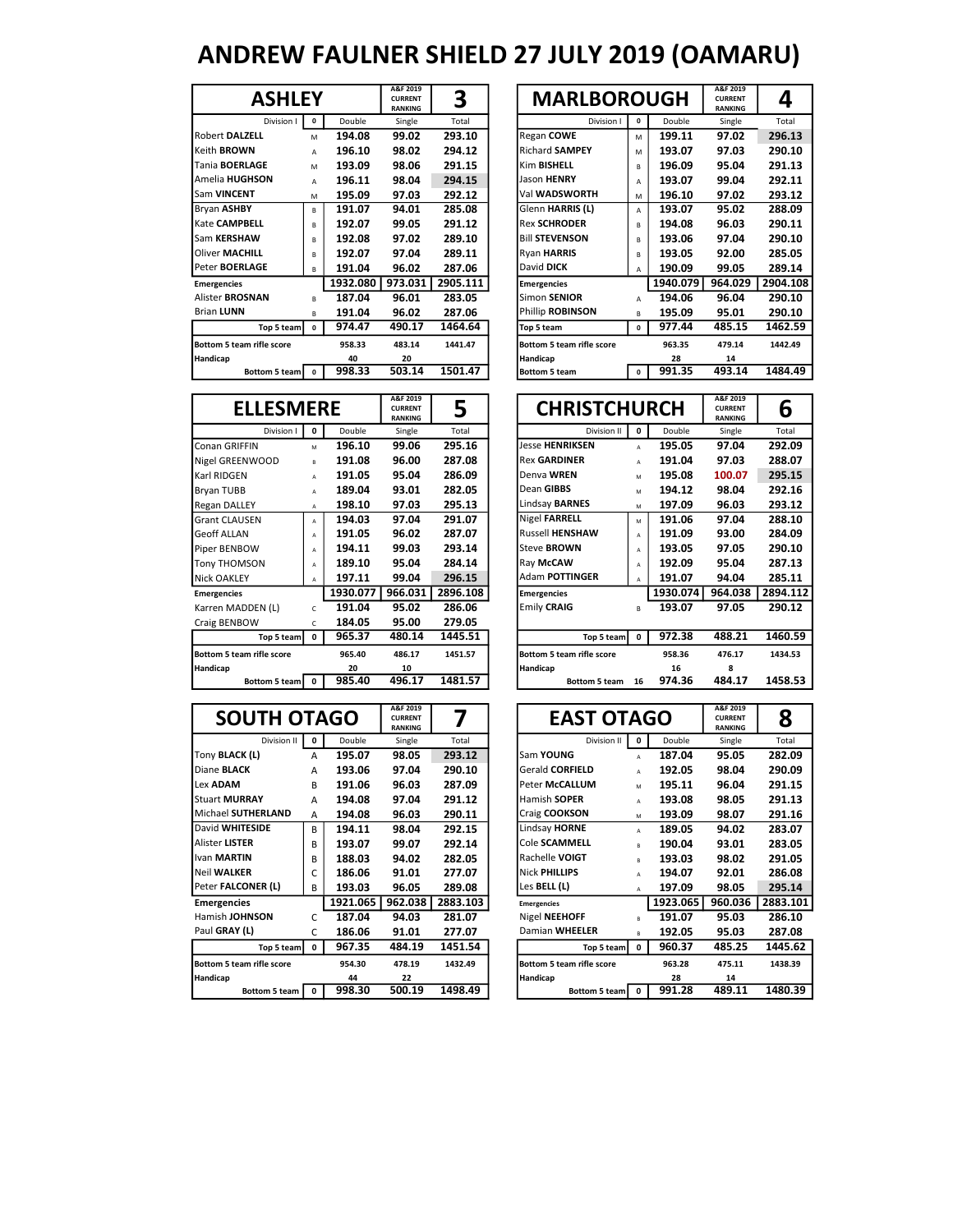| <b>CENTRAL OTAGO</b>      |              |          | A&F 2019<br><b>CURRENT</b><br><b>RANKING</b> | 9        | <b>NORTH OTAGO</b>               |              |          | A&F 2019<br><b>CURRENT</b><br><b>RANKING</b> |  |
|---------------------------|--------------|----------|----------------------------------------------|----------|----------------------------------|--------------|----------|----------------------------------------------|--|
| Division I                | 0            | Double   | Single                                       | Total    | Division II                      | 0            | Double   | Single                                       |  |
| <b>Chris CLEARWATER</b>   | A            | 195.10   | 99.07                                        | 294.17   | <b>Shane GRANT</b>               | R.           | 192.09   | 94.04                                        |  |
| <b>Bruce SMITH</b>        | A            | 197.09   | 98.04                                        | 295.13   | <b>Brent MARTYN</b>              | M            | 194.07   | 98.06                                        |  |
| Ernie MALUSCHNIG          | $\mathbf{A}$ | 190.04   | 95.02                                        | 285.06   | <b>Greg McFARLANE</b>            | $\epsilon$   | 184.03   | 95.01                                        |  |
| Bevan TODD                | A            | 189.05   | 97.05                                        | 286.10   | <b>Murray REEVES</b>             | $\mathbf{A}$ | 193.06   | 92.04                                        |  |
| Kathleen WALLACE          | A            | 196.10   | 97.00                                        | 293.10   | <b>Karl VALPY</b>                | A            | 198.11   | 95.03                                        |  |
| Garry MILFORD             | A            | 193.03   | 97.02                                        | 290.05   | Stephen STRACHAN                 | B            | 191.10   | 99.05                                        |  |
| <b>Mark PATTERSON</b>     | B            | 188.06   | 98.03                                        | 286.09   | Robbie GILCHRIST                 | R.           | 191.05   | 94.00                                        |  |
| Gerard DODD               | B            | 185.06   | 96.02                                        | 281.08   | <b>Adrianne SHERWIN</b>          | R.           | 189.07   | 97.02                                        |  |
| <b>Murray PETRIE</b>      | B            | 189.08   | 96.04                                        | 285.12   | <b>Malcolm GARLAND</b>           | R.           | 194.09   | 95.04                                        |  |
| Paul FOX                  | $\mathbf{A}$ | 193.12   | 93.03                                        | 286.15   | <b>John HAMILTON</b>             | R.           | 192.07   | 99.06                                        |  |
| <b>Emergencies</b>        |              | 1915.073 | 966.032                                      | 2881.105 | <b>Emergencies</b>               |              | 1918.074 | 958.035                                      |  |
| Andrew THOMPSON           | R            | 187.06   | 94.03                                        | 281.09   | J COWHAN                         | D            | 188.02   | 86.00                                        |  |
| Alan KANE                 | В            | 193.06   | 96.02                                        | 289.08   | <b>M MILLER</b>                  | C            | 183.04   | 90.02                                        |  |
| Top 5 team                | 0            | 967.38   | 486.18                                       | 1453.56  | Top 5 team                       | 0            | 961.36   | 474.18                                       |  |
| Bottom 5 team rifle score |              | 948.35   | 480.14                                       | 1428.49  | <b>Bottom 5 team rifle score</b> |              | 957.38   | 484.17                                       |  |
| Handicap                  |              | 32       | 16                                           |          | Handicap                         |              | 40       | 20                                           |  |
| Bottom 5 team             | $\Omega$     | 980.35   | 496.14                                       | 1476.49  | <b>Bottom 5 team</b>             | $\mathbf{0}$ | 997.38   | 504.17                                       |  |
|                           |              |          |                                              |          |                                  |              |          |                                              |  |

| <b>CENTRAL OTAGO</b>             |              |          | A&F 2019<br><b>CURRENT</b><br><b>RANKING</b> | 9        | <b>NORTH OTAGO</b>        |                |          | A&F 2019<br><b>CURRENT</b><br><b>RANKING</b> | <b>10</b> |
|----------------------------------|--------------|----------|----------------------------------------------|----------|---------------------------|----------------|----------|----------------------------------------------|-----------|
| Division I                       | 0            | Double   | Single                                       | Total    | Division II               | 0              | Double   | Single                                       | Total     |
| <b>Chris CLEARWATER</b>          | A            | 195.10   | 99.07                                        | 294.17   | <b>Shane GRANT</b>        | $\mathbf{B}$   | 192.09   | 94.04                                        | 286.13    |
| <b>Bruce SMITH</b>               | A            | 197.09   | 98.04                                        | 295.13   | <b>Brent MARTYN</b>       | M              | 194.07   | 98.06                                        | 292.13    |
| Ernie MALUSCHNIG                 | A            | 190.04   | 95.02                                        | 285.06   | <b>Greg McFARLANE</b>     | $\mathsf{C}$   | 184.03   | 95.01                                        | 279.04    |
| Bevan TODD                       | A            | 189.05   | 97.05                                        | 286.10   | Murray REEVES             | $\overline{A}$ | 193.06   | 92.04                                        | 285.10    |
| Kathleen WALLACE                 | A            | 196.10   | 97.00                                        | 293.10   | <b>Karl VALPY</b>         | A              | 198.11   | 95.03                                        | 293.14    |
| Garry MILFORD                    | A            | 193.03   | 97.02                                        | 290.05   | Stephen STRACHAN          | $\mathsf{R}$   | 191.10   | 99.05                                        | 290.15    |
| Mark PATTERSON                   | B            | 188.06   | 98.03                                        | 286.09   | Robbie GILCHRIST          | $\mathbf{B}$   | 191.05   | 94.00                                        | 285.05    |
| Gerard DODD                      | R.           | 185.06   | 96.02                                        | 281.08   | <b>Adrianne SHERWIN</b>   | $\mathbf{B}$   | 189.07   | 97.02                                        | 286.09    |
| Murray PETRIE                    | R            | 189.08   | 96.04                                        | 285.12   | Malcolm GARLAND           | $\mathsf{R}$   | 194.09   | 95.04                                        | 289.13    |
| Paul FOX                         | A            | 193.12   | 93.03                                        | 286.15   | John HAMILTON             | $\mathsf{R}$   | 192.07   | 99.06                                        | 291.13    |
| <b>Emergencies</b>               |              | 1915.073 | 966.032                                      | 2881.105 | <b>Emergencies</b>        |                | 1918.074 | 958.035                                      | 2876.109  |
| <b>Andrew THOMPSON</b>           | R.           | 187.06   | 94.03                                        | 281.09   | J COWHAN                  | D              | 188.02   | 86.00                                        | 274.02    |
| Alan KANE                        | В            | 193.06   | 96.02                                        | 289.08   | <b>M MILLER</b>           | $\mathsf{C}$   | 183.04   | 90.02                                        | 273.06    |
| Top 5 team                       | 0            | 967.38   | 486.18                                       | 1453.56  | Top 5 team                | $\mathbf 0$    | 961.36   | 474.18                                       | 1435.54   |
| <b>Bottom 5 team rifle score</b> |              | 948.35   | 480.14                                       | 1428.49  | Bottom 5 team rifle score |                | 957.38   | 484.17                                       | 1441.55   |
| Handicap                         |              | 32       | 16                                           |          | Handicap                  |                | 40       | 20                                           |           |
| <b>Bottom 5 team</b>             | $\mathbf{0}$ | 980.35   | 496.14                                       | 1476.49  | <b>Bottom 5 team</b>      | $\mathbf{0}$   | 997.38   | 504.17                                       | 1501.55   |

| <b>NTH CANT'BURY</b>      |              |          | A&F 2019<br><b>CURRENT</b><br><b>RANKING</b> | 11       |                      | <b>GERALDINE</b>                 |              |          | A&F 2019<br><b>CURRENT</b><br><b>RANKING</b> |  |
|---------------------------|--------------|----------|----------------------------------------------|----------|----------------------|----------------------------------|--------------|----------|----------------------------------------------|--|
| Division II               | 0            | Double   | Single                                       | Total    |                      | Division II                      | $\Omega$     | Double   | Single                                       |  |
| Katrina QUIGLEY (L)       | M            | 191.08   | 96.05                                        | 287.13   | <b>Chris DONEHUE</b> |                                  | R            | 190.05   | 97.05                                        |  |
| <b>Adrian BLACK</b>       | M            | 192.07   | 100.07                                       | 292.14   | Jeremy NEVILLE       |                                  | R            | 194.09   | 99.04                                        |  |
| <b>Sarah BLACK</b>        | M            | 198.12   | 96.04                                        | 294.16   |                      | Christina MILLER                 | B            | 191.08   | 98.04                                        |  |
| Darryn QUIGLEY            | M            | 196.10   | 99.04                                        | 295.14   |                      | Rayleine PEATTIE                 | B            | 190.05   | 99.04                                        |  |
| <b>Gordon WRIGHT</b>      | $\mathsf{A}$ | 197.09   | 96.08                                        | 293.17   |                      | Dave KINGSBURY                   | M            | 197.12   | 98.02                                        |  |
| <b>Martin QUIGLEY</b>     | C.           | 182.04   | 96.02                                        | 278.06   | John MILLER          |                                  | $\mathsf{R}$ | 194.07   | 94.01                                        |  |
| Hamish HENDERSON          | R.           | 187.02   | 91.01                                        | 278.03   | Evan MILLER          |                                  | $\epsilon$   | 189.04   | 98.04                                        |  |
| Nicola HENDERSON          | R.           | 190.06   | 94.02                                        | 284.08   | Sue CLEVELAND        |                                  | $\epsilon$   | 184.03   | 88.00                                        |  |
| <b>Bill GETZ</b>          | A            | 196.12   | 96.03                                        | 292.15   | <b>Rex HOBBS</b>     |                                  | R            | 190.06   | 98.04                                        |  |
| Douglas QUIGLEY           | c            | 188.06   | 90.00                                        | 278.06   | Neville SMITH        |                                  | B            | 189.09   | 94.04                                        |  |
| <b>Emergencies</b>        |              | 1917.076 | 954.036                                      | 2871.112 | <b>Emergencies</b>   |                                  |              | 1908.068 | 963.032                                      |  |
| <b>Belinda CLARENBEEK</b> | D.           | 188.04   | 93.03                                        | 281.07   |                      | Cameron DOAKE                    | D            | 177.02   | 86.00                                        |  |
| Eli BULLMORE              | D            | 188.03   | 94.03                                        | 282.06   | Pat HANSEN (L)       |                                  | D            | 148.01   | 80.01                                        |  |
| Top 5 team                | 0            | 974.46   | 487.28                                       | 1461.74  |                      | Top 5 team                       | $\Omega$     | 962.39   | 491.19                                       |  |
| Bottom 5 team rifle score |              | 943.30   | 467.08                                       | 1410.38  |                      | <b>Bottom 5 team rifle score</b> |              | 946.29   | 472.13                                       |  |
| Handicap                  |              | 44       | 22                                           |          | Handicap             |                                  |              | 48       | 24                                           |  |
| Bottom 5 team   0         |              | 987.30   | 489.08                                       | 1476.38  |                      | Bottom 5 team                    | 0            | 994.29   | 496.13                                       |  |

| <b>ASHBURTON</b>                 |              |          | A&F 2019<br><b>CURRENT</b><br><b>RANKING</b> | 13       | <b>SOUTHLAND</b>          |              |        | A&F 2019<br><b>CURRENT</b><br><b>RANKING</b> | 14       |
|----------------------------------|--------------|----------|----------------------------------------------|----------|---------------------------|--------------|--------|----------------------------------------------|----------|
| Division I                       | 0            | Double   | Single                                       | Total    | Division II               | $\mathbf 0$  | Double | Single                                       | Total    |
| Andrew DONALDSON (L)             |              | 193.05   | 96.04                                        | 289.09   | Jordan ERSKINE            | R.           | 189.05 | 97.02                                        | 286.07   |
| Carl NORDQVIST                   | A            | 191.09   | 96.04                                        | 287.13   | Ken CHITTOCK              | A            | 192.06 | 97.05                                        | 289.11   |
| <b>Brent FRAME</b>               | B            | 192.09   | 97.03                                        | 289.12   | <b>Ben NEUMANN</b>        | M            | 196.09 | 97.04                                        | 293.13   |
| <b>I</b> Martin <b>FLEMING</b>   | A            | 192.09   | 96.03                                        | 288.12   | <b>Alister CAMPBELL</b>   | M            | 197.13 | 97.04                                        | 294.17   |
| <b>Greg MENZIES</b>              | M            | 196.10   | 98.05                                        | 294.15   | Aaron HERMAN              | A            | 195.08 | 95.03                                        | 290.11   |
| John FLEMING                     | A            | 197.08   | 96.00                                        | 293.08   | Carolyn McCABE            | $\epsilon$   | 184.04 | 92.02                                        | 276.06   |
| Andy ORAM                        | R            | 188.03   | 94.04                                        | 282.07   | <b>Quinton ERSKINE</b>    | A            | 190.06 | 94.02                                        | 284.08   |
| David MILLICHAMP                 | в            | 190.08   | 95.02                                        | 285.10   | <b>Brendon CLEAVER</b>    | Ċ            | 187.06 | 93.02                                        | 280.08   |
| Murray COOK                      | R            | 185.06   | 93.01                                        | 278.07   | Graeme GOODWIN            | R.           | 189.06 | 92.01                                        | 281.07   |
| Ben NORDQVIST                    | R            | 190.08   | 94.03                                        | 284.11   | Earnie HERMAN             | R.           | 193.07 | 86.03                                        | 279.10   |
| <b>Emergencies</b>               |              | 1914.075 | 955.029                                      | 2869.104 | <b>Emergencies</b>        |              |        | 940.028                                      | 2852.098 |
| <b>Steven MILLICHAMP</b>         | R.           | 193.08   | 93.01                                        | 286.09   | Brooklyn NEUMANN          | C            | 178.02 | 95.03                                        | 273.05   |
| Wayne TUBB                       | C            | 189.04   | 92.02                                        | 281.06   | Dot ELLIOT                | в            | 190.03 | 94.01                                        | 284.04   |
| Top 5 team                       | $\mathbf{0}$ | 964.42   | 483.19                                       | 1447.61  | Top 5 team                | $\mathbf 0$  | 969.41 | 483.18                                       | 1452.59  |
| <b>Bottom 5 team rifle score</b> |              | 950.33   | 472.10                                       | 1422.43  | Bottom 5 team rifle score |              | 943.29 | 457.10                                       | 1400.39  |
| Handicap                         |              | 36       | 18                                           |          | Handicap                  |              | 44     | 22                                           |          |
| Bottom 5 team 1                  | $\mathbf{0}$ | 986.33   | 490.10                                       | 1476.43  | Bottom 5 team             | $\mathbf{0}$ | 987.29 | 479.10                                       | 1466.39  |

| <b>NTH CANT'BURY</b>             |                |          | A&F 2019<br><b>CURRENT</b><br><b>RANKING</b> | 11       | <b>GERALDINE</b>                 |            |          | A&F 2019<br><b>CURRENT</b><br><b>RANKING</b> | 12       |
|----------------------------------|----------------|----------|----------------------------------------------|----------|----------------------------------|------------|----------|----------------------------------------------|----------|
| Division II                      | 0              | Double   | Single                                       | Total    | Division II                      | 0          | Double   | Single                                       | Total    |
| Katrina QUIGLEY (L)              | M              | 191.08   | 96.05                                        | 287.13   | Chris DONEHUE                    | R.         | 190.05   | 97.05                                        | 287.10   |
| <b>Adrian BLACK</b>              | M              | 192.07   | 100.07                                       | 292.14   | Jeremy NEVILLE                   | R.         | 194.09   | 99.04                                        | 293.13   |
| Sarah BLACK                      | M              | 198.12   | 96.04                                        | 294.16   | <b>Christina MILLER</b>          | R.         | 191.08   | 98.04                                        | 289.12   |
| Darryn QUIGLEY                   | M              | 196.10   | 99.04                                        | 295.14   | Rayleine PEATTIE                 | B          | 190.05   | 99.04                                        | 289.09   |
| Gordon WRIGHT                    | A              | 197.09   | 96.08                                        | 293.17   | Dave KINGSBURY                   | M          | 197.12   | 98.02                                        | 295.14   |
| Martin QUIGLEY                   | $\mathfrak{c}$ | 182.04   | 96.02                                        | 278.06   | John MILLER                      | R.         | 194.07   | 94.01                                        | 288.08   |
| Hamish HENDERSON                 | $\mathsf{R}$   | 187.02   | 91.01                                        | 278.03   | Evan MILLER                      | $\epsilon$ | 189.04   | 98.04                                        | 287.08   |
| Nicola HENDERSON                 | B              | 190.06   | 94.02                                        | 284.08   | Sue CLEVELAND                    | $\epsilon$ | 184.03   | 88.00                                        | 272.03   |
| <b>Bill GETZ</b>                 | A              | 196.12   | 96.03                                        | 292.15   | <b>Rex HOBBS</b>                 | R          | 190.06   | 98.04                                        | 288.10   |
| Douglas QUIGLEY                  | c              | 188.06   | 90.00                                        | 278.06   | <b>Neville SMITH</b>             | R          | 189.09   | 94.04                                        | 283.13   |
| <b>Emergencies</b>               |                | 1917.076 | 954.036                                      | 2871.112 | <b>Emergencies</b>               |            | 1908.068 | 963.032                                      | 2871.100 |
| <b>Belinda CLARENBEEK</b>        | D.             | 188.04   | 93.03                                        | 281.07   | Cameron DOAKE                    | D          | 177.02   | 86.00                                        | 263.02   |
| Eli BULLMORE                     | D.             | 188.03   | 94.03                                        | 282.06   | Pat HANSEN (L)                   | D.         | 148.01   | 80.01                                        | 228.02   |
| Top 5 team                       | 0              | 974.46   | 487.28                                       | 1461.74  | Top 5 team                       | $^{\circ}$ | 962.39   | 491.19                                       | 1453.58  |
| <b>Bottom 5 team rifle score</b> |                | 943.30   | 467.08                                       | 1410.38  | <b>Bottom 5 team rifle score</b> |            | 946.29   | 472.13                                       | 1418.42  |
| Handicap                         |                | 44       | 22                                           |          | Handicap                         |            | 48       | 24                                           |          |
| Bottom 5 team                    | $\mathbf{0}$   | 987.30   | 489.08                                       | 1476.38  | Bottom 5 team                    | 0          | 994.29   | 496.13                                       | 1490.42  |

| <b>ASHBURTON</b>     |          |          | A&F 2019<br><b>CURRENT</b><br><b>RANKING</b> | 13       | <b>SOUTHLAND</b>          |              |        | A&F 2019<br><b>CURRENT</b><br><b>RANKING</b> | 14       |
|----------------------|----------|----------|----------------------------------------------|----------|---------------------------|--------------|--------|----------------------------------------------|----------|
| Division I           | 0        | Double   | Single                                       | Total    | Division II               | 0            | Double | Single                                       | Total    |
| <b>DONALDSON (L)</b> | A        | 193.05   | 96.04                                        | 289.09   | Jordan ERSKINE            | B            | 189.05 | 97.02                                        | 286.07   |
| <b>RDQVIST</b>       | A        | 191.09   | 96.04                                        | 287.13   | Ken CHITTOCK              | A            | 192.06 | 97.05                                        | 289.11   |
| RAME                 | R.       | 192.09   | 97.03                                        | 289.12   | <b>Ben NEUMANN</b>        | M            | 196.09 | 97.04                                        | 293.13   |
| <b>FLEMING</b>       | A        | 192.09   | 96.03                                        | 288.12   | <b>Alister CAMPBELL</b>   | M            | 197.13 | 97.04                                        | 294.17   |
| <b>ENZIES</b>        | M        | 196.10   | 98.05                                        | 294.15   | Aaron HERMAN              | A            | 195.08 | 95.03                                        | 290.11   |
| <b>EMING</b>         | A        | 197.08   | 96.00                                        | 293.08   | Carolyn McCABE            | C            | 184.04 | 92.02                                        | 276.06   |
| <b>RAM</b>           | R        | 188.03   | 94.04                                        | 282.07   | <b>Quinton ERSKINE</b>    | A            | 190.06 | 94.02                                        | 284.08   |
| <b>AILLICHAMP</b>    | B        | 190.08   | 95.02                                        | 285.10   | <b>Brendon CLEAVER</b>    | C            | 187.06 | 93.02                                        | 280.08   |
| <b>COOK</b>          | R        | 185.06   | 93.01                                        | 278.07   | Graeme GOODWIN            | R.           | 189.06 | 92.01                                        | 281.07   |
| <b>RDQVIST</b>       | R        | 190.08   | 94.03                                        | 284.11   | Earnie HERMAN             | B            | 193.07 | 86.03                                        | 279.10   |
| <b>cies</b>          |          | 1914.075 | 955.029                                      | 2869.104 | <b>Emergencies</b>        |              |        | 940.028                                      | 2852.098 |
| <b>MILLICHAMP</b>    | R        | 193.08   | 93.01                                        | 286.09   | Brooklyn NEUMANN          | $\mathsf{C}$ | 178.02 | 95.03                                        | 273.05   |
| <b>TUBB</b>          | C        | 189.04   | 92.02                                        | 281.06   | Dot ELLIOT                | B            | 190.03 | 94.01                                        | 284.04   |
| Top 5 team           | 0        | 964.42   | 483.19                                       | 1447.61  | Top 5 team                | 0            | 969.41 | 483.18                                       | 1452.59  |
| 5 team rifle score   |          | 950.33   | 472.10                                       | 1422.43  | Bottom 5 team rifle score |              | 943.29 | 457.10                                       | 1400.39  |
|                      |          | 36       | 18                                           |          | Handicap                  |              | 44     | 22                                           |          |
| Bottom 5 team        | $\Omega$ | 986.33   | 490.10                                       | 1476.43  | Bottom 5 team             | $\mathbf 0$  | 987.29 | 479.10                                       | 1466.39  |